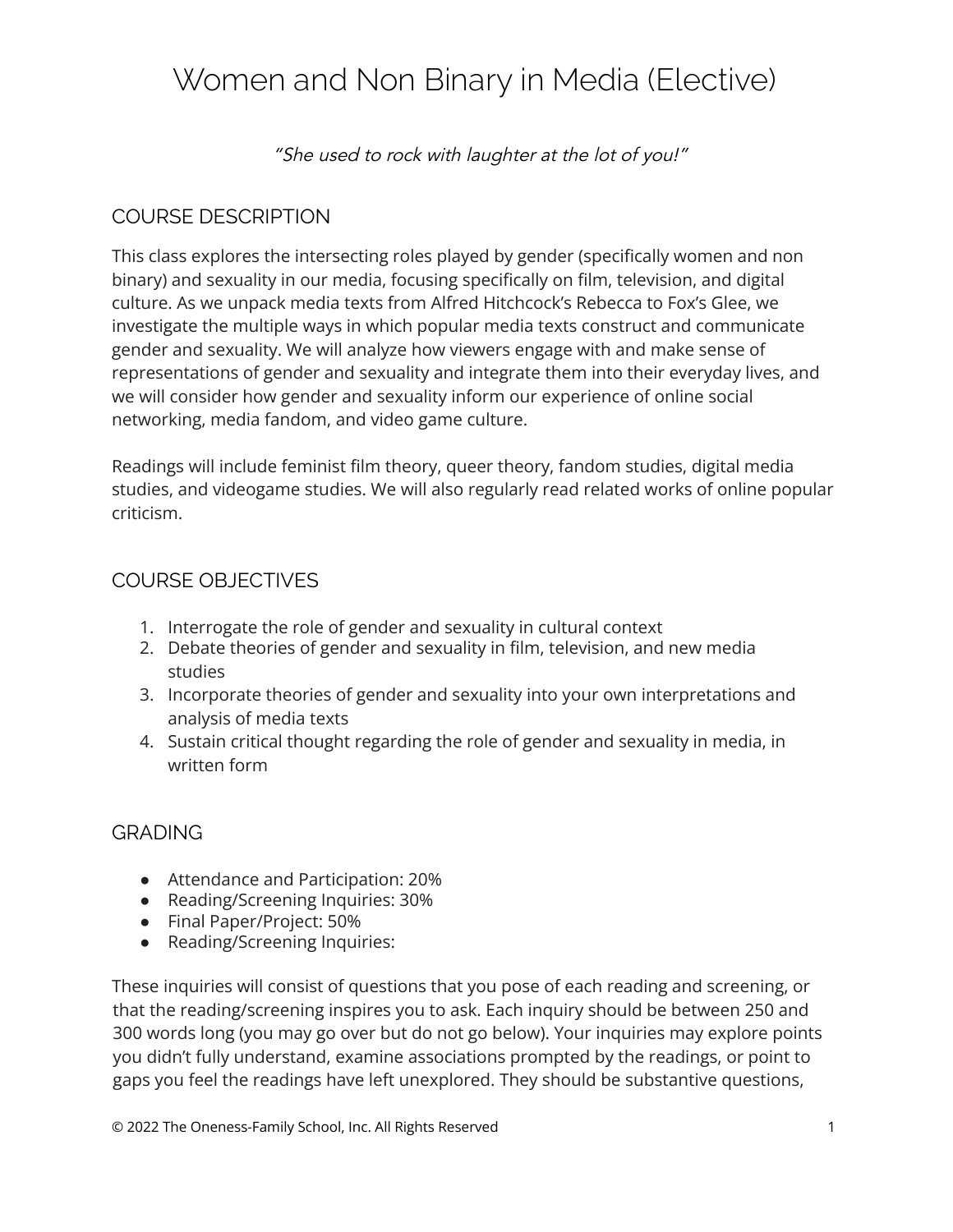not trivia or yes or no answers. We will explore the questions you pose in class discussion.

## FINAL PAPER / PROJECT

There are FOUR choices listed below, but if you have another idea for a focus that doesn't quite fit in these categories, feel free to run it by me. In every case, your final paper/project must draw on a minimum of three of the required readings. Reference your sources (required and not) with full citation using MLA (Modern Language Association) formatting.

- 1. Write a 3-5 page close analysis of discourses of gender and sexuality in a television program or film of your choice, drawing on the readings and discussions. You can also consider advertising.
- 2. Write a 3-5 page close analysis of discourses of gender and sexuality in a specific instance of new media, such as a video game, online interface, or transmedia textual network.
- 3. Write TWO 2 page (totaling 4 pages) film or television (episode) reviews, in a popular critical voice, interrogating issues of gender and sexuality throughout. These reviews should be informed by the ideas we've encountered in theory readings and discussions, but they can be written in a more informal, popular, or playful tone. Imagine them to be a series of blog posts on a particular theme.
- 4. Create a film, visual essay (vid), webisode, or script that addresses the themes of gender, sexuality, and media raised in class. In addition, write a 3-5 page paper in which you connect your creative work to the ideas raised in class and in the required readings.

You will have the opportunity to submit an optional rough draft for feedback. Whether you submit a rough draft or not, I encourage you to choose a topic that you feel truly excited about, start working on it early, and give yourself plenty of time to research, draft, rewrite, and proofread.